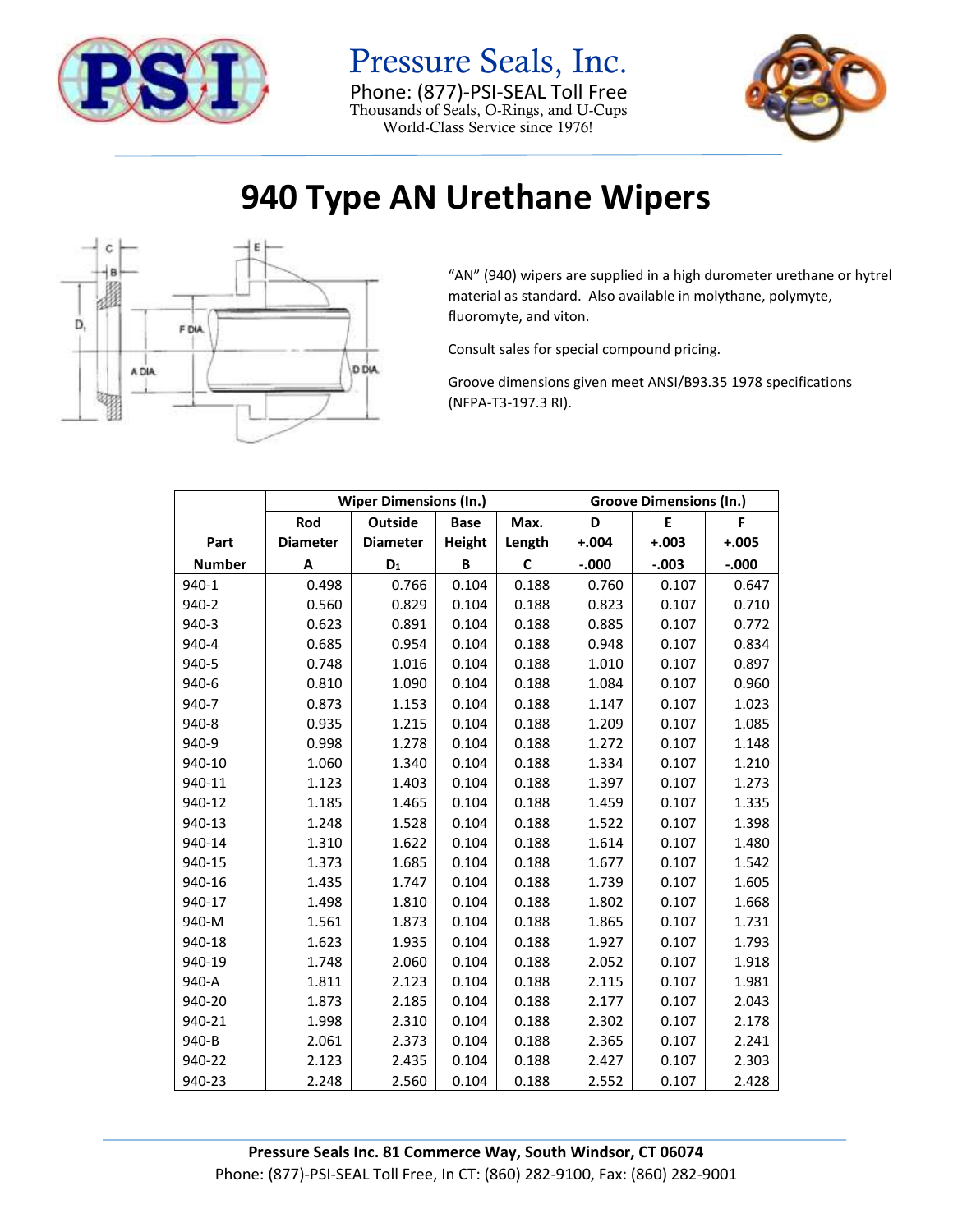

Pressure Seals, Inc. Phone: (877)-PSI-SEAL Toll Free Thousands of Seals, O-Rings, and U-Cups World-Class Service since 1976!



## **940 Type AN Urethane Wipers Continued**

|               | <b>Wiper Dimensions (In.)</b> |                 |               | <b>Groove Dimensions (In.)</b> |         |         |         |
|---------------|-------------------------------|-----------------|---------------|--------------------------------|---------|---------|---------|
|               | Rod                           | Outside         | <b>Base</b>   | Max.                           | D       | E       | F       |
| Part          | <b>Diameter</b>               | <b>Diameter</b> | <b>Height</b> | Length                         | $+.004$ | $+.003$ | $+.005$ |
| <b>Number</b> | Α                             | $\mathsf{D}_1$  | B             | C                              | $-.000$ | $-.003$ | $-.000$ |
| 940-C         | 2.311                         | 2.623           | 0.104         | 0.188                          | 2.615   | 0.107   | 2.491   |
| 940-24        | 2.373                         | 2.685           | 0.104         | 0.188                          | 2.677   | 0.107   | 2.553   |
| 940-CC        | 2.436                         | 2.748           | 0.104         | 0.188                          | 2.740   | 0.107   | 2.616   |
| 940-25        | 2.498                         | 2.810           | 0.104         | 0.188                          | 2.802   | 0.107   | 2.678   |
| 940-D         | 2.561                         | 2.873           | 0.104         | 0.188                          | 2.865   | 0.107   | 2.741   |
| 940-26        | 2.623                         | 2.999           | 0.119         | 0.211                          | 2.989   | 0.122   | 2.834   |
| 940-27        | 2.748                         | 3.124           | 0.119         | 0.211                          | 3.114   | 0.122   | 2.959   |
| 940-28        | 2.873                         | 3.249           | 0.119         | 0.211                          | 3.239   | 0.122   | 3.084   |
| 940-29        | 2.997                         | 3.374           | 0.119         | 0.211                          | 3.364   | 0.122   | 3.209   |
| 940-30        | 3.122                         | 3.499           | 0.119         | 0.211                          | 3.489   | 0.122   | 3.334   |
| 940-31        | 3.247                         | 3.624           | 0.119         | 0.211                          | 3.614   | 0.122   | 3.459   |
| 940-32        | 3.372                         | 3.749           | 0.119         | 0.211                          | 3.739   | 0.122   | 3.584   |
| 940-33        | 3.497                         | 3.874           | 0.119         | 0.211                          | 3.864   | 0.122   | 3.709   |
| 940-34        | 3.622                         | 3.999           | 0.119         | 0.211                          | 3.989   | 0.122   | 3.834   |
| 940-35        | 3.747                         | 4.124           | 0.119         | 0.211                          | 4.114   | 0.122   | 3.959   |
| 940-36        | 3.872                         | 4.249           | 0.119         | 0.211                          | 4.239   | 0.122   | 4.084   |
| 940-37        | 3.997                         | 4.439           | 0.135         | 0.238                          | 4.427   | 0.138   | 4.240   |
| 940-38        | 4.122                         | 4.564           | 0.135         | 0.238                          | 4.552   | 0.138   | 4.365   |
| 940-39        | 4.247                         | 4.689           | 0.135         | 0.238                          | 4.677   | 0.138   | 4.490   |
| 940-40        | 4.372                         | 4.814           | 0.135         | 0.238                          | 4.802   | 0.138   | 4.615   |
| 940-41        | 4.497                         | 4.939           | 0.135         | 0.238                          | 4.927   | 0.138   | 4.740   |
| 940-42        | 4.622                         | 5.064           | 0.135         | 0.238                          | 5.052   | 0.138   | 4.865   |
| 940-43        | 4.747                         | 5.189           | 0.135         | 0.238                          | 5.177   | 0.138   | 4.990   |
| 940-44        | 4.872                         | 5.314           | 0.135         | 0.238                          | 5.302   | 0.138   | 5.115   |
| 940-45        | 4.997                         | 5.439           | 0.135         | 0.238                          | 5.427   | 0.138   | 5.240   |
| 940-46        | 5.122                         | 5.564           | 0.135         | 0.238                          | 5.552   | 0.138   | 5.365   |
| 940-47        | 5.247                         | 5.689           | 0.135         | 0.238                          | 5.677   | 0.138   | 5.490   |
| 940-48        | 5.372                         | 5.814           | 0.135         | 0.238                          | 5.802   | 0.138   | 5.615   |
| 940-49        | 5.497                         | 5.939           | 0.135         | 0.238                          | 5.927   | 0.138   | 5.740   |
| 940-50        | 5.622                         | 6.128           | 0.151         | 0.264                          | 6.114   | 0.154   | 5.896   |
| 940-51        | 5.747                         | 6.254           | 0.151         | 0.264                          | 6.239   | 0.154   | 6.022   |
| 940-52        | 5.872                         | 6.379           | 0.151         | 0.264                          | 6.364   | 0.154   | 6.146   |
| 940-53        | 5.997                         | 6.504           | 0.151         | 0.264                          | 6.489   | 0.154   | 6.272   |
| 940-54        | 6.247                         | 6.754           | 0.151         | 0.264                          | 6.739   | 0.154   | 6.522   |
| 940-55        | 6.497                         | 7.004           | 0.151         | 0.264                          | 6.989   | 0.154   | 6.772   |
| 940-56        | 6.747                         | 7.254           | 0.151         | 0.264                          | 7.239   | 0.154   | 7.022   |
| 940-57        | 6.997                         | 7.504           | 0.151         | 0.264                          | 4.489   | 0.154   | 7.272   |
| 940-58        | 7.247                         | 7.754           | 0.151         | 0.264                          | 7.739   | 0.154   | 7.522   |
| 940-L         | 7.372                         | 7.879           | 0.151         | 0.264                          | 7.864   | 0.154   | 7.647   |